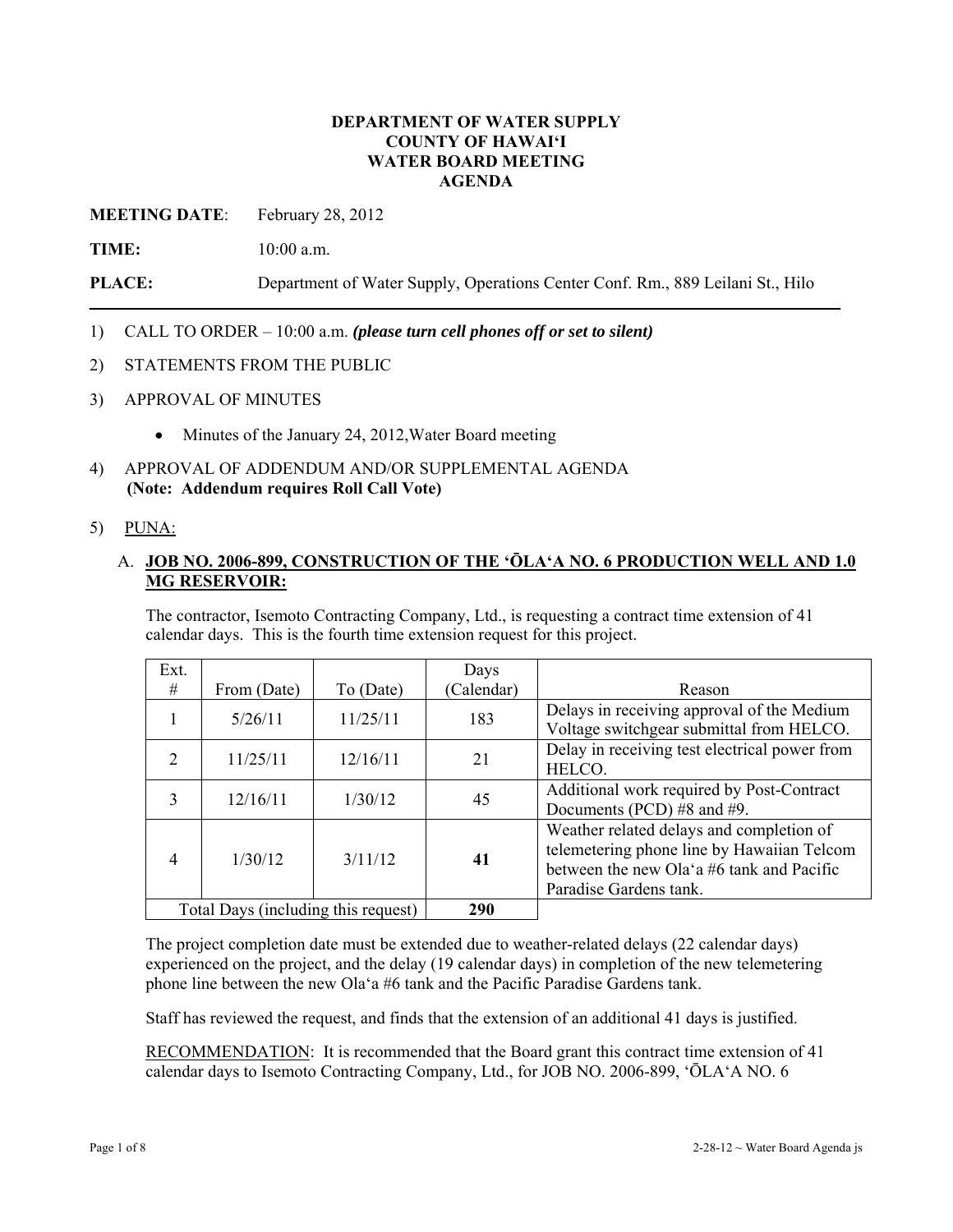PRODUCTION WELL AND 1.0 MG RESERVOIR. If approved, the contract completion date will be extended from January 30, 2012 to March 11, 2012.

#### 6) SOUTH HILO:

## A. **JOB NO. 2008-940, CONSTRUCTION OF THE KULA'IMANO PRODUCTION WELL AND SUPPORTING FACILITIES PROJECT:**

This project involves outfitting the Kula'imano Well exploratory well into a production well, site grading, motor control/chlorination building, drainage improvements, on-site and off-site electrical improvements, asphalt concrete pavement, and site fencing.

Bids for this project were opened on February 9, 2012, at 2:00 p.m., and the following are the bid results:

| <b>Bidder</b>                                             | <b>Base Bid Amount</b> | <b>Corrected Bid</b><br>Amount* | <b>Adjusted Bid Amount*</b><br>(for purposes of bid<br>award) |
|-----------------------------------------------------------|------------------------|---------------------------------|---------------------------------------------------------------|
| Isemoto Contracting Co.,<br>Ltd.                          | \$1,905,564.00         | \$1,155,564.00                  | \$1,095,504.80                                                |
| Site Engineering, Inc.                                    | \$1,261,900.00         |                                 | \$1,194,587.37                                                |
| Koga Engineering and<br>Construction, Inc.                | \$2,024,400.00         | \$1,274,400.00                  | \$1,208,204.10                                                |
| Yamada Paint Contracting,<br>Inc. DBA GW<br>Construction. | \$1,339,105.00         |                                 | \$1,271,609.75                                                |

\*Bids were adjusted (for the purposes of award) to provide credits for use of Hawaii Products, participation in the State Apprenticeship Program, and were allowed to be corrected because of an obvious mistake, all in accordance with DWS General Requirements and Covenants and the Hawaii Administrative Rules.

#### Project Costs:

|                                              | <b>Total Cost:</b> | S 1,270,000.00 |
|----------------------------------------------|--------------------|----------------|
| 2) Construction Contingency (9.9%)           |                    | \$114,436.00   |
| 1) Low Bidder (Isemoto Contracting Co. Ltd.) |                    | \$1,155,564.00 |

Funding for this project will be from DWS's C.I.P. Budget and then reimbursed through a Drinking Water State Revolving Fund loan. The contractor will have 360 calendar days to complete this project.

RECOMMENDATION: It is recommended that the Board award the contract for JOB NO. 2008-940, CONSTRUCTION OF THE KULAIMANO PRODUCTION WELL AND SUPPORTING FACILITIES PROJECT, to the lowest responsible bidder, Isemoto Contracting Co., Ltd., for their bid amount of \$1,155,564.00, plus \$114,436.00 for construction contingency, for a total contract amount of \$1,270,000.00. It is further recommended that either the Chairperson or the Vice-Chairperson be authorized to sign the contract, subject to review as to form and legality of the contract by Corporation Counsel.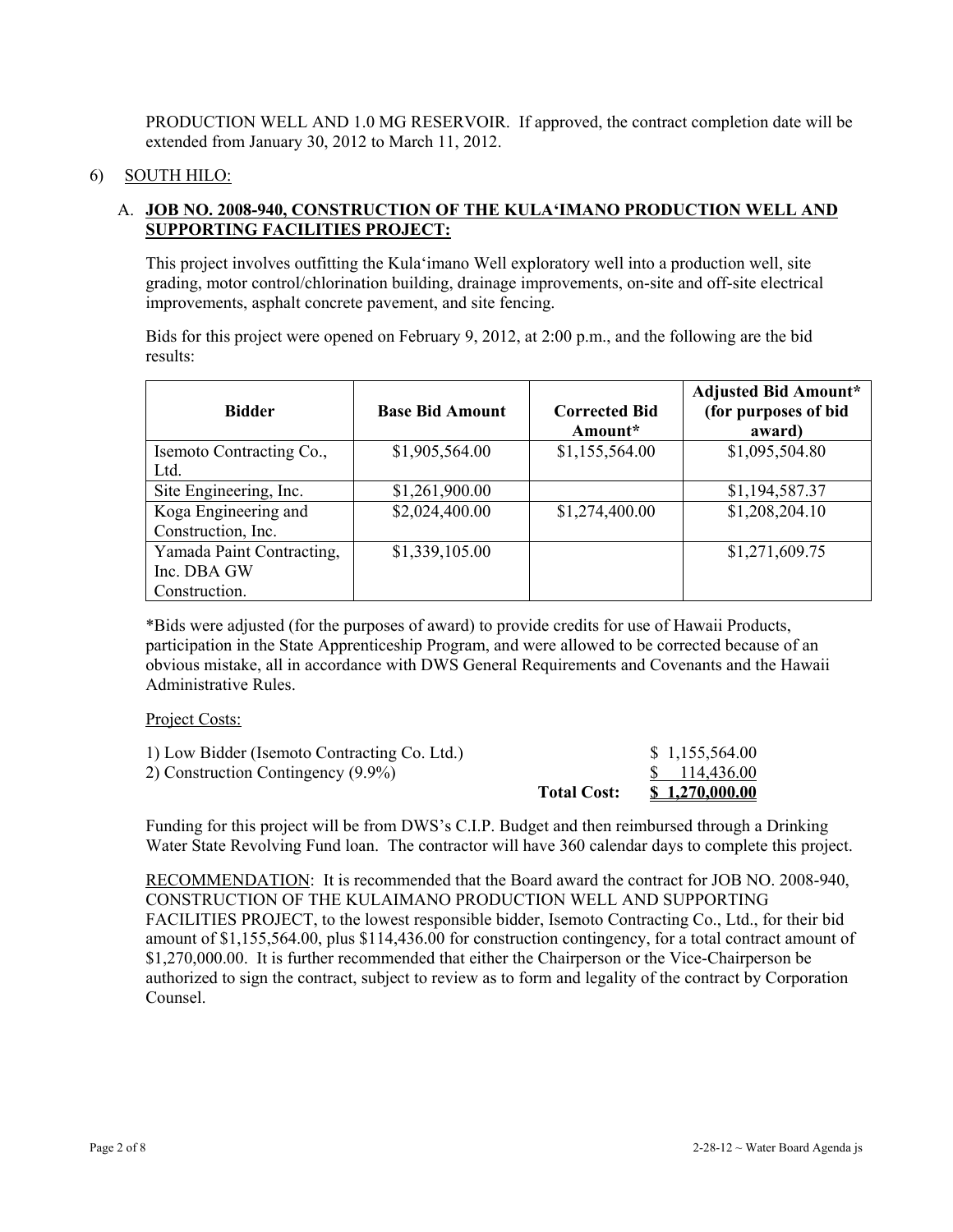# B. **JOB NO. 2011-975, PANA'EWA BOOSTER #1 REPAIR:**

The contractor, Derrick's Well Drilling & Pump Services, LLC, is requesting a contract time extension of 41 calendar days. This is the first time extension request for this project. Information on the time extension request is detailed below:

| Ext.<br>#                           | From (Date) | To (Date) | Days<br>(Calendar) | Reason                                                                                                  |
|-------------------------------------|-------------|-----------|--------------------|---------------------------------------------------------------------------------------------------------|
|                                     | 2/28/12     | 4/9/12    | 41                 | Modifications to the existing discharge head<br>by previous contractor require complete<br>replacement. |
| Total Days (including this request) |             |           |                    |                                                                                                         |

The project completion date must be extended due to modifications to the existing discharge head by the previous contractor, requiring complete replacement. Replacement of discharge head was not within the project's original scope of work, requiring additional time for fabrication and delivery.

Staff has reviewed the request, and finds that the extension of 41 calendar days is justified.

RECOMMENDATION: It is recommended that the Board grant this contract time extension of 41 calendar days to Derrick's Well Drilling & Pump Services, LLC, for JOB NO. 2011-975, PANA'EWA BOOSTER #1 REPAIR. If approved, the contract completion date will be extended from February 28, 2012, to April 9, 2012.

# C. **JOB NO. 2002-802: PI'IHONUA RESERVOIR NO. 2 REPLACEMENT:**

The contractor, Isemoto Contracting Co, Ltd., has requested a time extension of 38 calendar days. This request is for additional time to make up for days that the contractor could not work due to inclement weather.

Staff has reviewed the request and finds the 38 calendar days are justified.

| Ext                                 | From (Date) | To (Date) | Days      | Reason                                                                                                                                                  |
|-------------------------------------|-------------|-----------|-----------|---------------------------------------------------------------------------------------------------------------------------------------------------------|
| #                                   |             |           | (Calendar |                                                                                                                                                         |
|                                     |             |           |           |                                                                                                                                                         |
|                                     | 12/28/2010  | 11/8/2011 | 315       | Days required to order the MCC, and<br>complete the remainder of the project                                                                            |
|                                     |             |           |           | including demolition of the existing                                                                                                                    |
|                                     |             |           |           | facilities.                                                                                                                                             |
|                                     |             |           |           |                                                                                                                                                         |
| $\mathcal{D}_{\mathcal{L}}$         | 11/8/2011   | 3/26/2012 | 139       | Days required to take delivery and install the<br>MCC, and complete the remainder of the<br>project including demolition of the existing<br>facilities. |
| 3                                   | 3/26/2012   | 4/17/2012 | 38        | Rain-out Days                                                                                                                                           |
| Total Days (including this request) |             | 492       |           |                                                                                                                                                         |

This is the third time extension request.

RECOMMENDATION: It is recommended that the Board approve a contract time extension to Isemoto Contracting Co., Ltd., of thirty-eight (38) calendar days from March 26, 2012, to May 3, 2012,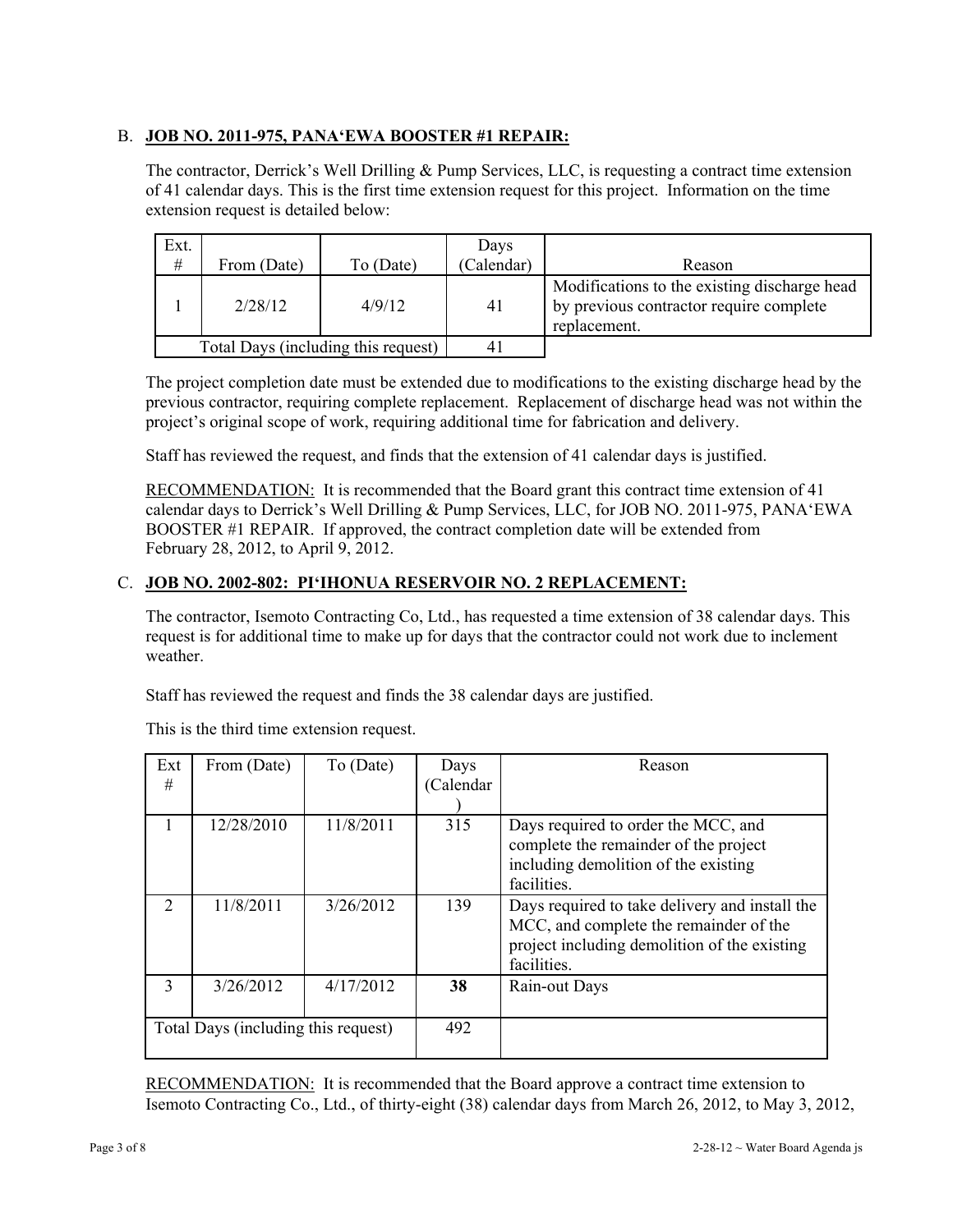for JOB NO. 2002-802, CONSTRUCTION OF THE PI'IHONUA RESERVOIR NO. 2 **REPLACEMENT** 

### 7) HĀMĀKUA:

### A. **JOB NO. 2011-979, HONOKA'A DEEPWELL REPAIR:**

This project generally consists of the replacement of the existing submersible pump, motor, column assembly, cable and appurtenances.

Bids for this project were opened on February 9, 2011, at 3:00 p.m., and the following are the bid results:

| <b>Bidder</b>                                | <b>Bid Amount</b> |
|----------------------------------------------|-------------------|
| Beylik Drilling & Pump Service, Inc.         | \$129,000.00      |
| Derrick's Well Drilling & Pump Services, LLC | \$129,284.31      |
| Water Resources International, Inc.          | \$176,109.00      |

Project Costs:

| 1) Low Bidder (Beylik Drilling & Pump Service, Inc.) |                    | \$129,000.00 |
|------------------------------------------------------|--------------------|--------------|
| 2) Contingencies                                     |                    | \$12,900.00  |
|                                                      | <b>Total Cost:</b> | \$141,900.00 |

Funding for this project will be from DWS's C.I.P. Budget under Deepwell Pump Replacement. The contractor will have 180 calendar days to complete this project. The Engineering estimate for this project was \$96,800.00.

RECOMMENDATION: It is recommended that the Board award the contract for JOB NO. 2011-979, HONOKA'A DEEPWELL REPAIR, to the lowest responsible bidder, Beylik Drilling & Pump Service, Inc., for their bid amount of \$129,000.00, plus \$12,900.00 for contingencies, for a total of \$141,900.00. It is further recommended that either the Chairperson or the Vice-Chairperson be authorized to sign the contract, subject to review as to form and legality by Corporation Counsel.

#### 8) NORTH KONA:

## A. **SECOND AMENDMENT TO WATER AGREEMENT: KOHANAIKI SHORES, LLC, PALAMANUI GLOBAL HOLDINGS, LLC, AND WATER BOARD:**

Kohanaiki Shores, LLC, Palamanui Global Holdings, LLC, and the Water Board and/or their predecessors in interest ("The Parties") entered into an agreement dated June 15, 1999, relating to the development of water sources in North Kona. A First Amendment to the Water Agreement was entered into on January 11, 2007. Water quality issues have arisen with respect to the water sources that were the subject of this agreement. The parties now wish to enter into a Second Amendment to the Water Agreement that addresses those concerns.

RECOMMENDATION: A recommendation will be provided at the Board meeting.

### 9) MISCELLANEOUS:

### A. **DEDICATION OF WATER SYSTEMS**:

The Department received the following documents for action by the Water Board. The water systems have been constructed in accordance with the Department's standards and are in acceptable condition for dedication.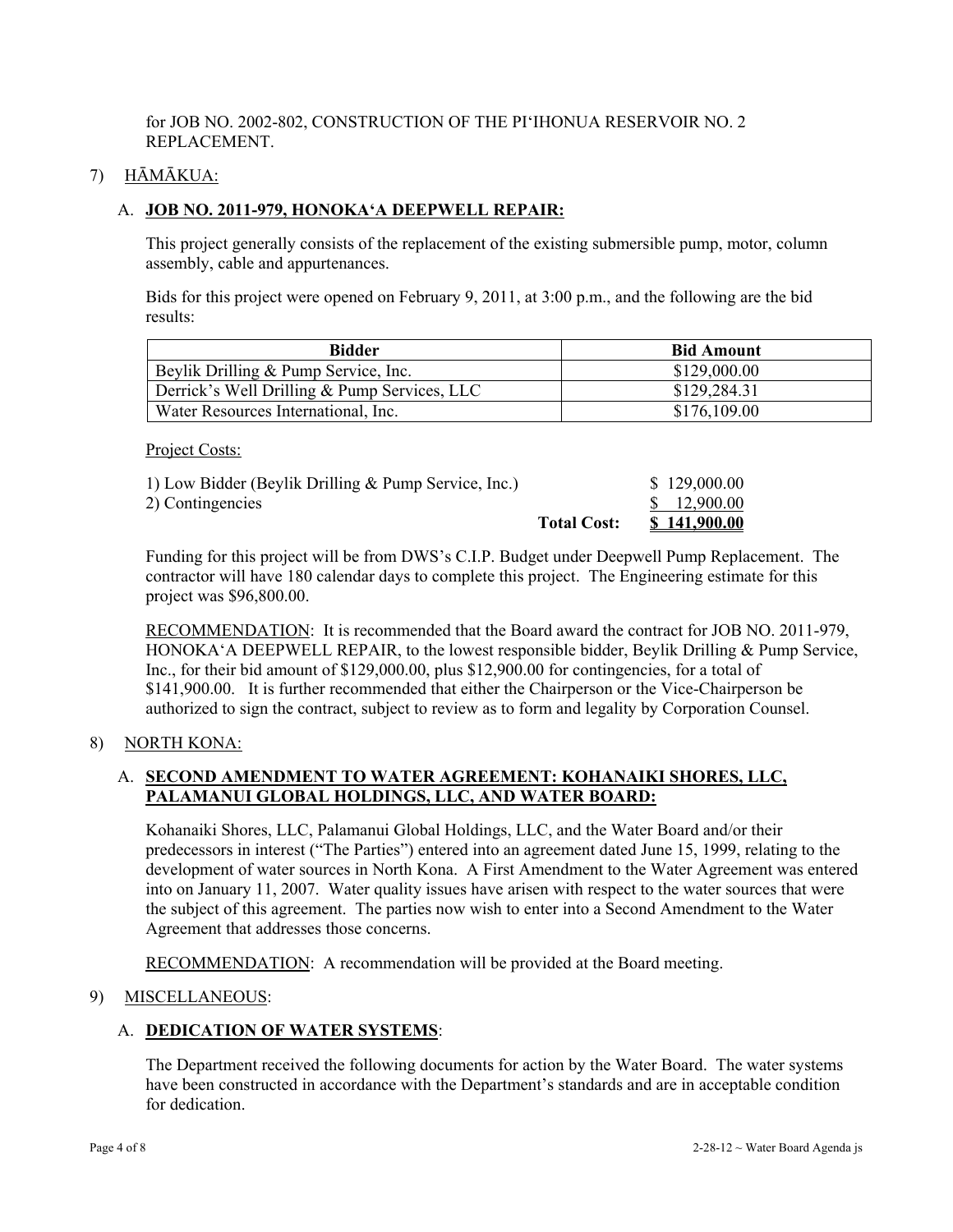## **1. LICENSE NO. 764**

 (Non-Exclusive Right) (Benefit (B)) Lālāmilo Offsite Water Systems and New Lālāmilo 1.0 MG Reservoir Licensor: State of Hawai'i, Department of Hawaiian Home Lands Tax Map Key: (3) 6-6-001:077 portion Final Inspection Date: *TBA* Water System Cost: *TBA*

## **2. GRANT OF EASEMENT AND BILL OF SALE**

 Nakahara Commercial Subdivision Subdivision Application No. 08-000821 Grantor/Seller: S NAKAHARA, LLC Tax Map Key: (3) 6-5-007:006 E.W.O.: e12-008 No. of Lots: 2 Zoning: CG-7.5 Facilities Charge: \$5,500.00 Date Paid: 01/12/2012 Final Inspection Date: 12/23/2011 Water System Cost: \$47,370.00

## **3. HILO HILLSIDE ESTATES, PHASE I**

a.) **BILL OF SALE** (Off-site Water System) Seller: Moaniala Holdings, LLC

 b.) **BILL OF SALE** (Off-site Water System) Seller: Moaniala Holdings, LLC

c.) **GRANT OF EASEMENT**

Grantors: Grant Tadao Kobayashi and Charlotte Kobayashi Graham

 Subdivision Application No. 93-000090 Tax Map Key: (3) 2-4-008: 014 portion Grantor/Seller: Moaniala Holdings, LLC No. of Lots: 143 Zoning: RA-1a

 *Note: These documents are associated with the same project that was placed on the Water Board Agenda of November 22, 2011. The Facilities Charge and Water System Cost were included in that dedication (i.e., \$319,000.00 and \$529,680.00, respectively.)*

RECOMMENDATION: It is recommended that the Water Board accept these documents subject to the approval of the Corporation Counsel, and that either the Chairperson or the Vice-Chairperson be authorized to sign the documents.

# B. **POWER COST CHARGE:**

A Public Hearing will have been held before the Board meeting today, to receive testimony on the Power Cost Adjustment. The Power Cost Adjustment will be discussed, with possible action by the Board. Currently, the Power Cost Charge is \$2.31 per 1,000 gallons. The Power Cost Charge for December, 2011, the most recent available figure, was \$2.35.

RECOMMENDATION: It is recommended that the Board approve an increase of the Power Cost Charge from \$2.31 to **\$2.35**, effective March 1, 2012.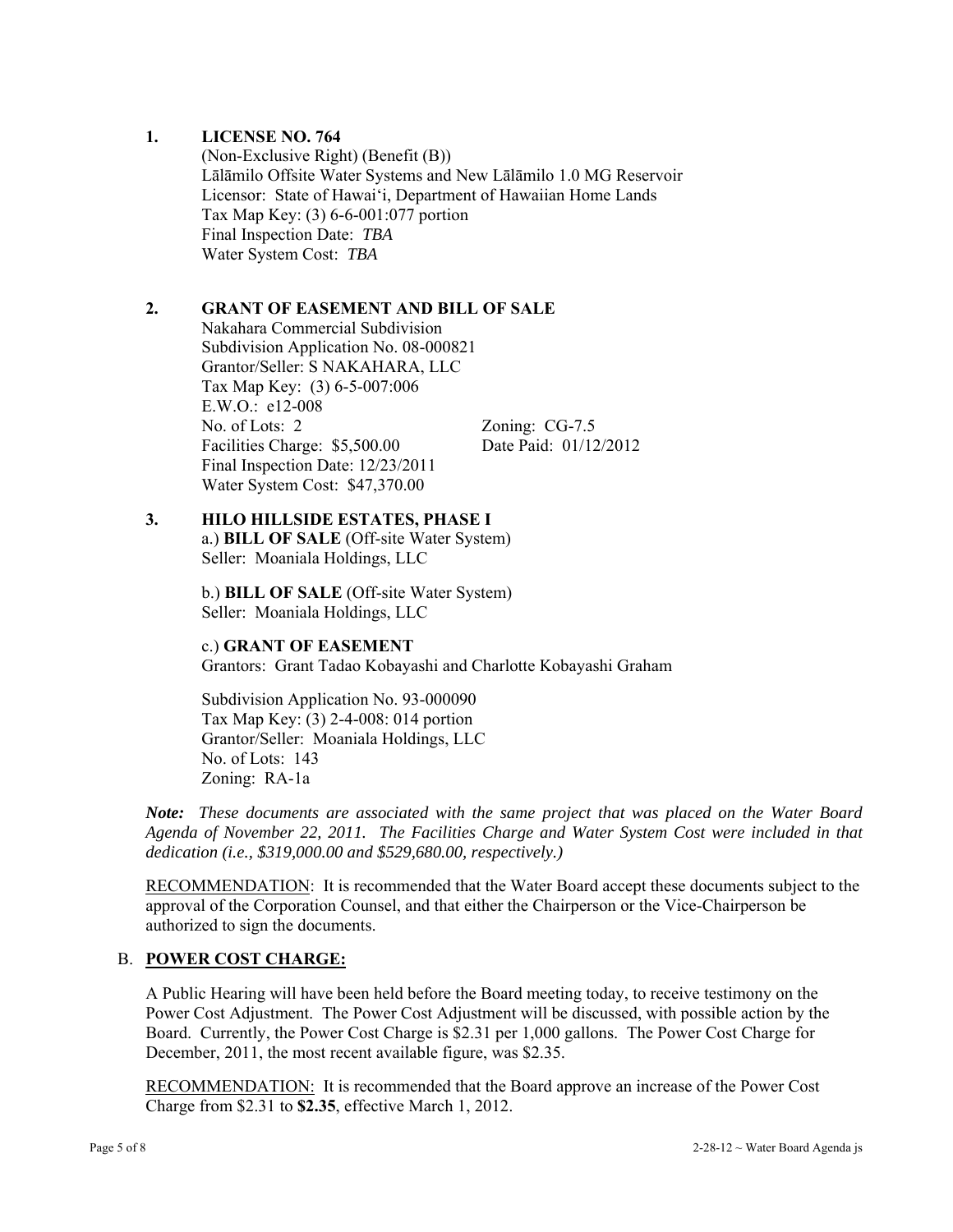## C. **DEPARTMENT OF WATER SUPPLY PROPOSED OPERATING BUDGET FOR FISCAL YEAR 2013 AND 5-YEAR CAPITAL IMPROVEMENT BUDGET FOR FISCAL YEARS 2013- 2017:**

FY 2013 Operating revenues were computed based on a 3.53% decline in consumption to 8.2 billion gallons, along with a 2.2% increase in water rates that were determined in a rate study by RW Beck. Salaries expense was reduced 4.6% for 1-day furloughs in effect through FY 2013. Salaries were included for 165 employees and 18 vacant positions.

The C.I.P. budget is presented in a new 5-year format in order to give a clearer picture of where and what our infrastructure needs are.

RECOMMENDATION: It is recommended that the Water Board approve the Department's FY 2013 Operating budget and 5-year C.I.P. budgets for Fiscal Years 2013-2017 on this first of two readings. Staff also recommends that a public hearing on the proposed Operating Budget for FY 2013 and 5-Year Capital Improvement Budget for Fiscal Years 2013-2017 be held at **9:45 a.m. on March 27, 2012**, just prior to the regular Water Board meeting.

## D. **DISCUSSION REGARDING DRAFT OF PROPOSED RULE CHANGE REGARDING WATER SERVICE TO CONSUMERS/RESPONSIBILITY FOR PAYMENT OF BILLS:**

For discussion.

# E. **REPORT OF AD HOC FINANCE COMMITTEE:**

The Water Board's Ad Hoc Finance Committee Chairperson, Mr. Art Taniguchi, has been investigating the three focus areas (DWS's policies on credit card use, cash control and vehicle take-home), which encompass the scope of the Committee's work. At this meeting, the Committee may do the following:

- Possible approval of DWS's vehicle policy, based on modifications following union comments;
- Decals on DWS vehicles;
- Discussion of DWS's cash handling procedures and proposed changes. Discussion may include a possible switchover to Oahu's billing system.

# F. **REPORT OF AD HOC COMMITTEE TO REVISE THE MANAGER-CHIEF ENGINEER'S EVALUATION FORM:**

The Water Board's Chairperson of the Ad Hoc Committee to Revise the Manager-Chief Engineer's Evaluation Form, Mr. Ken Kaneshiro, has been looking at a revised Manager-Chief Engineer Evaluation Form.

At this meeting, the Board will discuss the Committee's report to the Board on its findings.

# G. **REPORT ON DWS'S COLLECTIONS**:

This Item was placed on the Agenda per Chairperson's instructions at 1-24-12 Board meeting.

# H. **RENAME DEPUTY MANAGER POSITION TO DEPUTY – ADMINISTRATION DIVISION:**

The Department proposes to amend its Table of Organization to rename the Deputy Manager position title to Deputy. This is to be consistent with the language within Section 8-3 of the County Charter, County of Hawaii, 2010.

*(The Board will have received the existing and proposed position organization charts in their packets.)*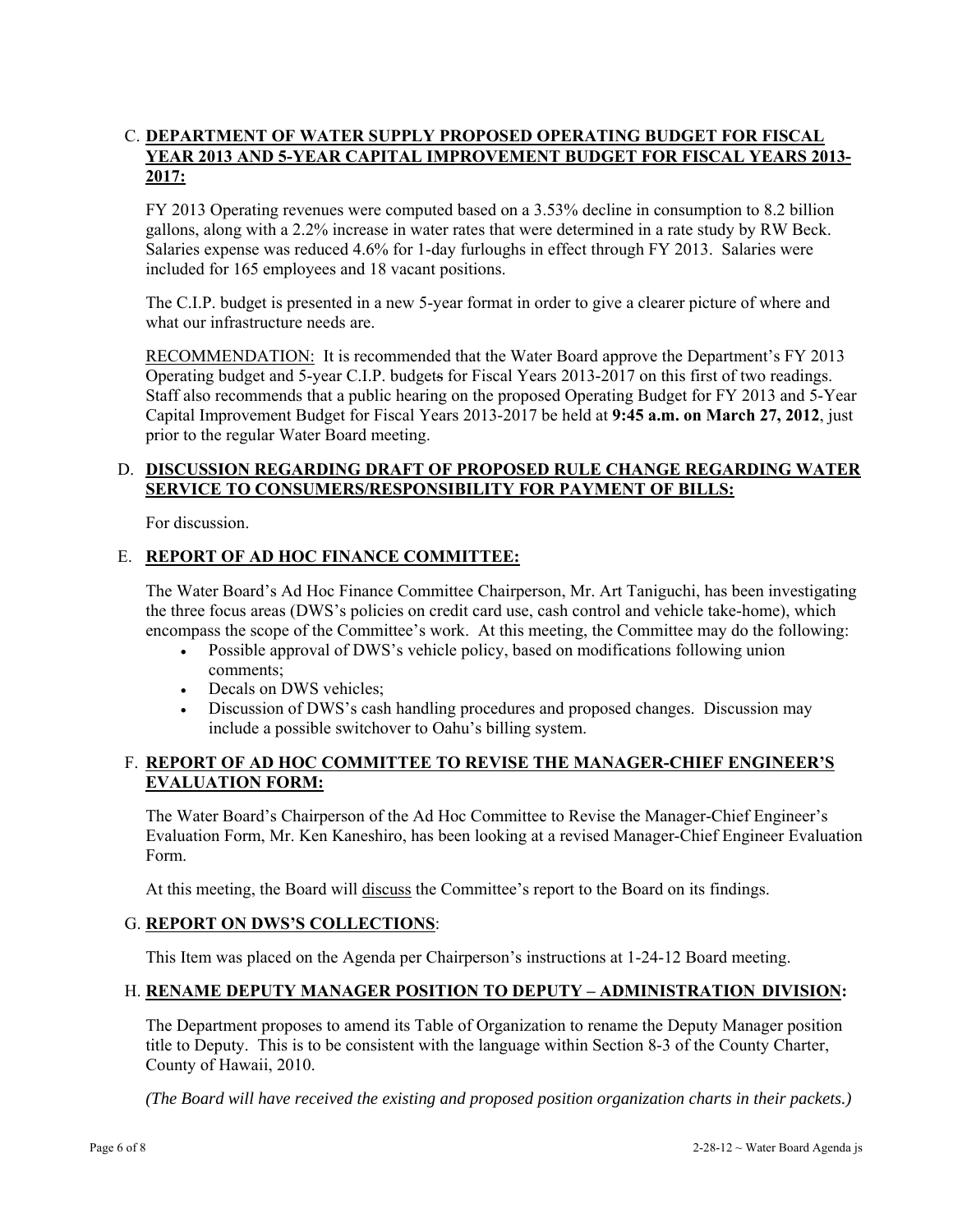RECOMMENDATION: It is recommended that the Water Board approve the renaming of the Deputy Manager to Deputy, Administration Division.

## I. **ENERGY MANAGEMENT ANALYST UPDATE:**

The Energy Management Analyst will provide an update on significant changes or noteworthy areas relating to energy use and the Department's Green Initiatives.

## J. **MONTHLY PROGRESS REPORT**:

Submission of Progress Report of Projects by the Department. Department personnel will be available to respond to questions by the Board regarding the status/progress of any project.

## K. **REVIEW OF MONTHLY FINANCIAL STATEMENTS:**

Submission of financial statements and information relating to the financial status of the Department. Department personnel will be available to respond to questions by the Board relating to the financial status of the Department.

## L. **MANAGER-CHIEF ENGINEER'S REPORT:**

The Manager-Chief Engineer will provide an update or status on the following:

- 1) Palani Road Transmission Waterline Project
- 2) Hawaiian Ocean View Estates Project
- 3) HELCO/Āhualoa update
- 4) Keauhou Aquifer update
- 5) Kawailani Tank update
- 6) Pu'ukala/Kona Ocean View Properties Subdivision Improvement District Update
- 7) Upcoming AWWA Conferences
- 8) Public Information and Education Specialist Update

# M. **CHAIRPERSON'S REPORT:**

Chairperson will propose venue for April 24, 2012 meeting.

# N. **DETERMINATION OF SALARY OF DEPUTY:**

The Board will make a determination and set the salary of the Deputy.

### 10) EXECUTIVE SESSION RE: SALARY OF DEPUTY:

The Water Board anticipates convening an executive meeting, closed to the public, pursuant to Hawai'i Revised Statutes, Sections 92-4, 92-5(a)(2), 92-5(a)(4), and Hawai`i County Charter Section 13-20(b) to discuss and consider the salary for the Deputy, where consideration of matters affecting privacy will be involved, and for the purpose of consulting with the Water Board's attorney on questions and issues pertaining to the Water Board's powers, duties, privileges, immunities and liabilities. A two-thirds vote, pursuant to HRS Section 92-4, is necessary to hold an executive meeting.